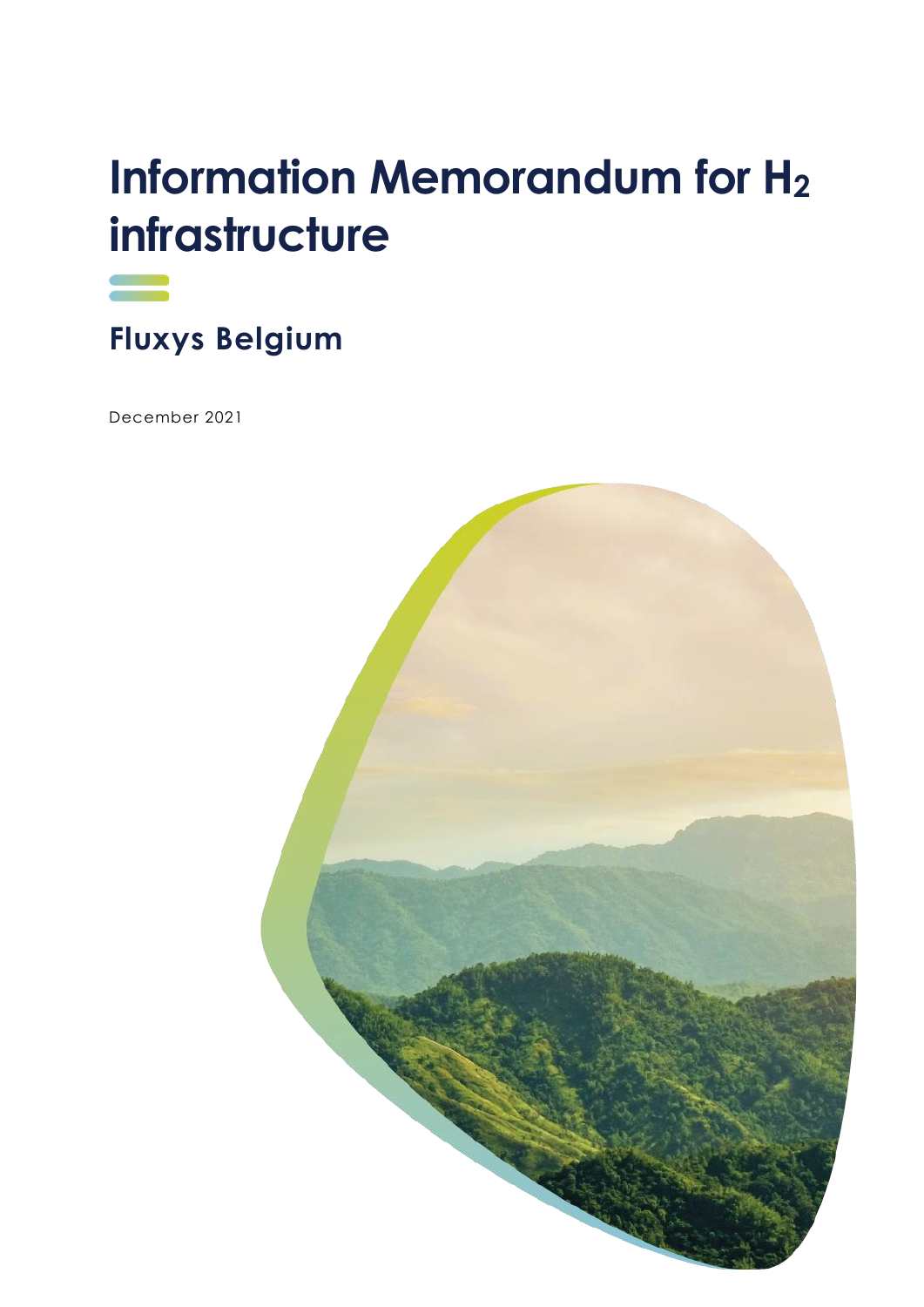## **Contents**

|                                                                                                                                                                                                                                                                                   | $\overline{\mathbf{2}}$ |
|-----------------------------------------------------------------------------------------------------------------------------------------------------------------------------------------------------------------------------------------------------------------------------------|-------------------------|
|                                                                                                                                                                                                                                                                                   |                         |
|                                                                                                                                                                                                                                                                                   |                         |
|                                                                                                                                                                                                                                                                                   |                         |
| 2 Substantiating the Belgian Federal Vision & Strategy for $H_2 = 5$                                                                                                                                                                                                              |                         |
|                                                                                                                                                                                                                                                                                   |                         |
| 4 Commercial services 8                                                                                                                                                                                                                                                           |                         |
|                                                                                                                                                                                                                                                                                   |                         |
|                                                                                                                                                                                                                                                                                   |                         |
|                                                                                                                                                                                                                                                                                   |                         |
| 5 Launching an Open Season to confirm requirements and start                                                                                                                                                                                                                      |                         |
| building the $H_2$ network $\frac{1}{2}$ method is a set of $\frac{1}{2}$ and $\frac{1}{2}$ and $\frac{1}{2}$ and $\frac{1}{2}$ and $\frac{1}{2}$ and $\frac{1}{2}$ and $\frac{1}{2}$ and $\frac{1}{2}$ and $\frac{1}{2}$ and $\frac{1}{2}$ and $\frac{1}{2}$ and $\frac{1}{2}$ a |                         |
|                                                                                                                                                                                                                                                                                   |                         |
|                                                                                                                                                                                                                                                                                   |                         |
|                                                                                                                                                                                                                                                                                   |                         |
|                                                                                                                                                                                                                                                                                   |                         |

#### Disclaimer

This document (the "Information Memorandum") sets forth certain information regarding the transportation of  $H_2$  which is considered as a solution to achieve the targets of decarbonisation. The information contained in this document reflects the point of view of Fluxys at this stage and is publicly disclosed for information purposes only and without any commitment whatsoever from Fluxys, and should not be considered to give rise to any contractual relationship between Fluxys and any interested party.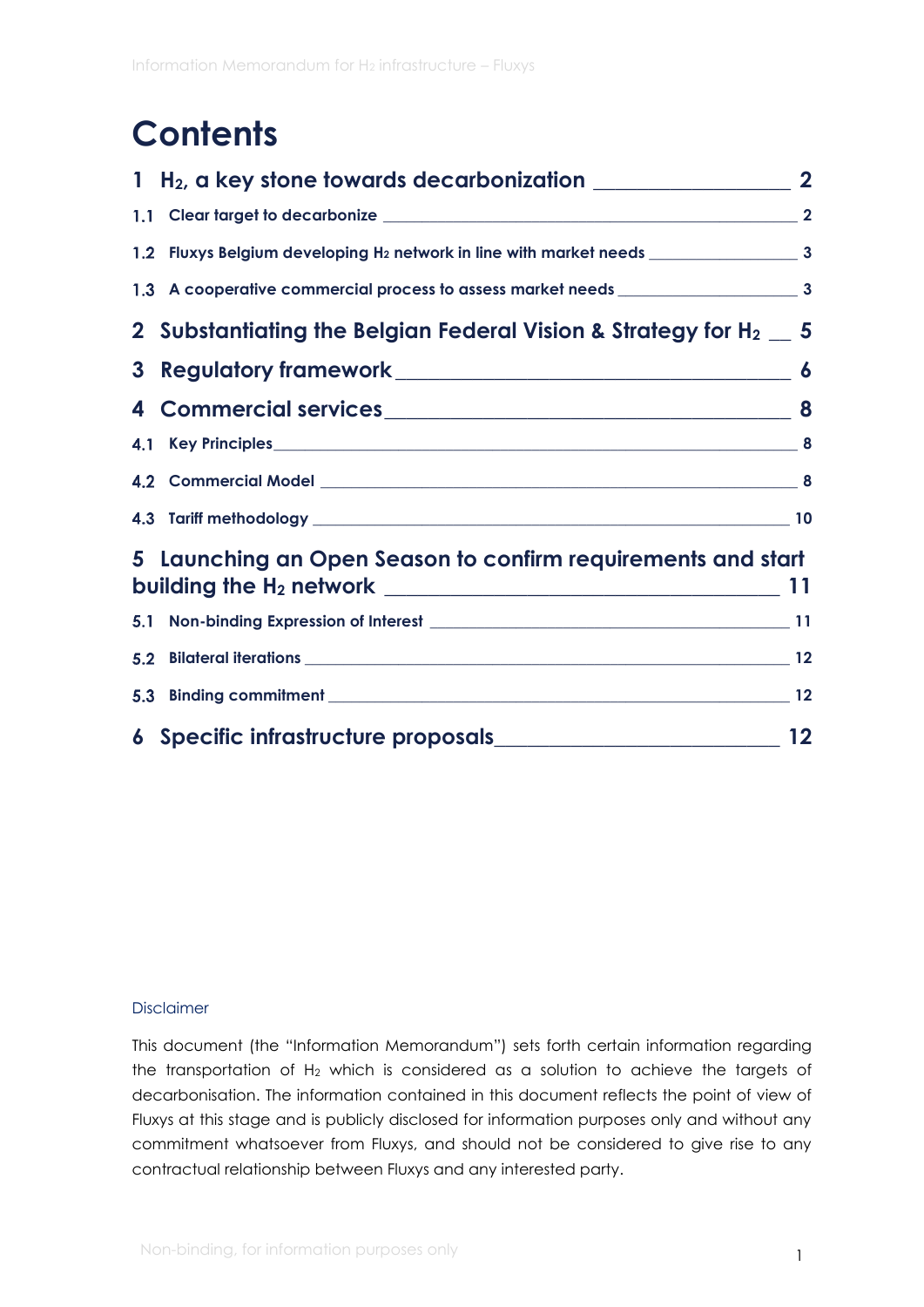## <span id="page-2-0"></span>**1 H2, a key stone towards decarbonization**

The purpose of this document is to inform the market about Fluxys' ongoing developments of H<sup>2</sup> infrastructure in Belgium. Fluxys invites parties to work towards the goal of carbon neutrality by participating to the market consultation (RFI – Request for Information) or by expressing their interest for specific infrastructure proposals.

### <span id="page-2-1"></span>**Clear target to decarbonize**

The **Green Deal for Europe** has set forward strong targets for the reduction in greenhousegas emissions to a minimum of -55% by 2030, and to be fully carbon neutral by 2050. As the 2050 projections by the European Commission indicate, a net-zero emissions energy system will probably be based on about 50% carbon-neutral electricity and about 50% carbonneutral molecules such as hydrogen (H2), biomethane, synthetic methane and other bioand e-fuels. This means electrification with green power where possible and clean molecules where it is the greenest, most efficient clean alternative.

The electricity and gas systems have a complementary role to play, with a potential for gasto-power production and power-to-gas conversion. Moreover, green molecules like carbon-neutral hydrogen will play an important role in the framework of a European carbon-neutral economy in 2050 to replace other molecules in many industrial processes.

Therefore, a successful energy transition will require infrastructure to produce, import, transport and store these molecules in the most appropriate and cost-efficient way. In this context, hydrogen is expected to represent an increasing share of Belgium's and Europe's future energy system.



A transmission network for hydrogen operated neutrally and with open, transparent and

non-discriminatory access conditions , is therefore a necessary step to link hydrogen supply and demand in the most economical and efficient manner. Carbon emissions in Belgium originate for almost 40%<sup>1</sup> from industry, either through energy use or process emissions, and for around 10% from power production. As large industrial companies are directly connected to the Fluxys network, a combination of

new-build and repurposed network offers a cost-efficient solution to make industry's carbon

<sup>1</sup> [www.climat.be](http://www.climat.be/) – [www.klimaat.be](http://www.klimaat.be/)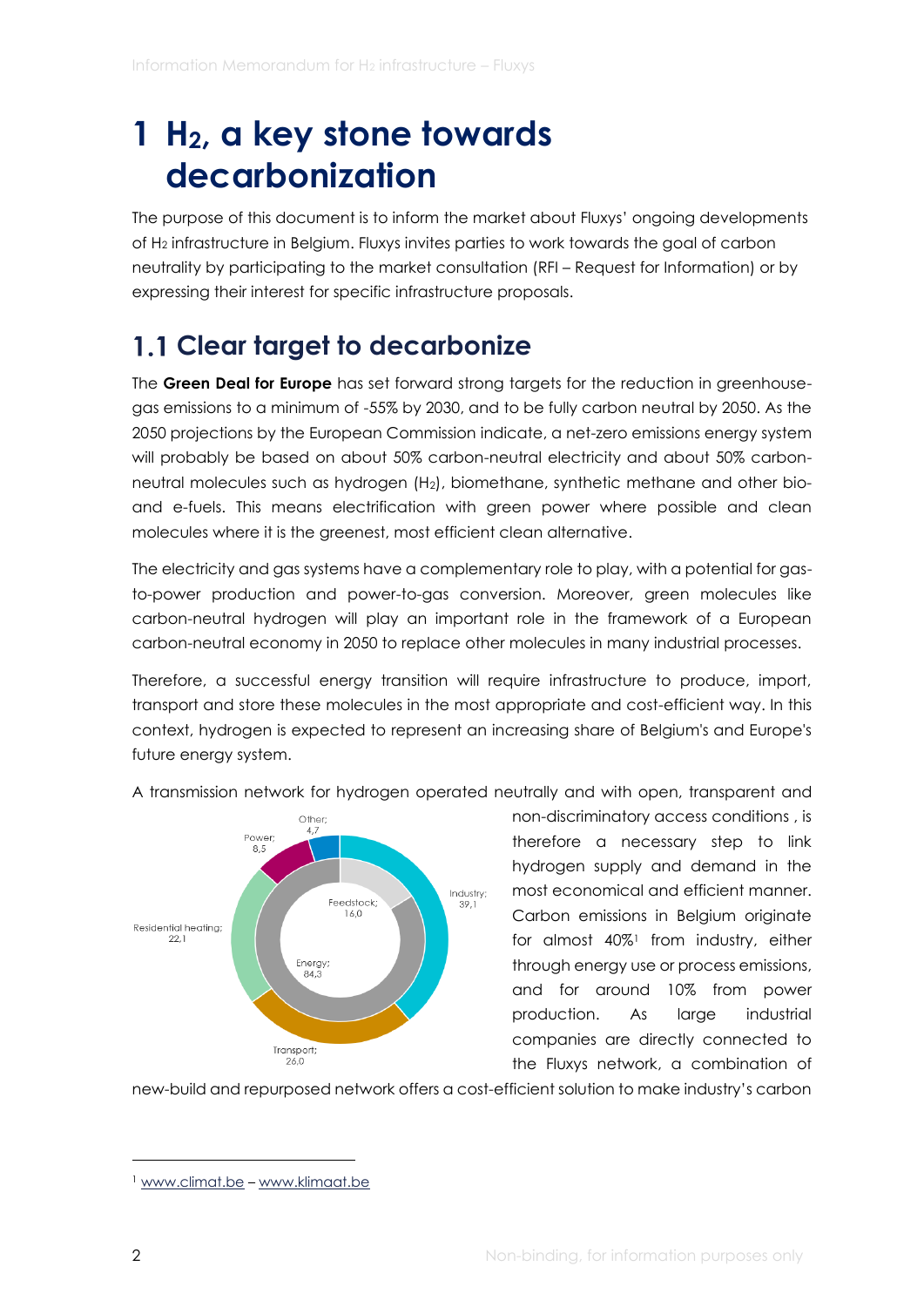emissions go down, hence making a key contribution to achieving the 2030 and 2050 climate targets for Belgium and its regions.

A range of industrial processes requires high temperature heat for which electrification is not an option. Connecting these industries to a hydrogen network offers them a valuable carbon-neutral alternative.

Furthermore, **governments are supporting** the transition towards hydrogen with different funding opportunities such as the EU Recovery Plan, Innovation Fund and others. The energy transition as set forward within the Green Deal, together with government support through funding, creates investment opportunities which must be seized now in order to reach the targets of 2030 and of 2050.

### <span id="page-3-0"></span>**Fluxys Belgium developing H<sup>2</sup> network in line with market needs**

Fluxys Belgium ('Fluxys') is a fully independent and neutral gas infrastructure company headquartered in Belgium. In this regard, the Belgian federal energy regulator has certified Fluxys Belgium as a transmission system operator of the natural gas transmission grid, the storage infrastructure and the LNG terminal infrastructure of Zeebrugge, in accordance with the full ownership unbundling model as per the European third package of legislative measures for the gas market. Fluxys is committed to bring the energy transition forward. The Fluxys assets are an essential complement to electricity network and serve as a cornerstone for secure, sustainable and affordable energy systems.

Fluxys, as neutral operator, is ready to build the open access gas network of the future. **Fluxys' plan is to progressively reconfigure parts of the natural gas network and build new infrastructure in Belgium to develop complementary systems**:

- for transporting methane (in which biomethane and synthetic methane will increasingly replace natural gas),
- **for transporting hydrogen (H2),**
- for transporting carbon  $(CO<sub>2</sub>)$ ,
- for transporting possibly also other molecules needed for the energy transition

It will be offered along with evolving markets demand. As Fluxys develops complementary systems to accommodate hydrogen, it unlocks new solutions for the industry in its efforts to achieve sustainable recovery and growth.

### <span id="page-3-1"></span>**A cooperative commercial process to assess market needs**

Together with the market, Fluxys has started a cooperative commercial process beginning 2021: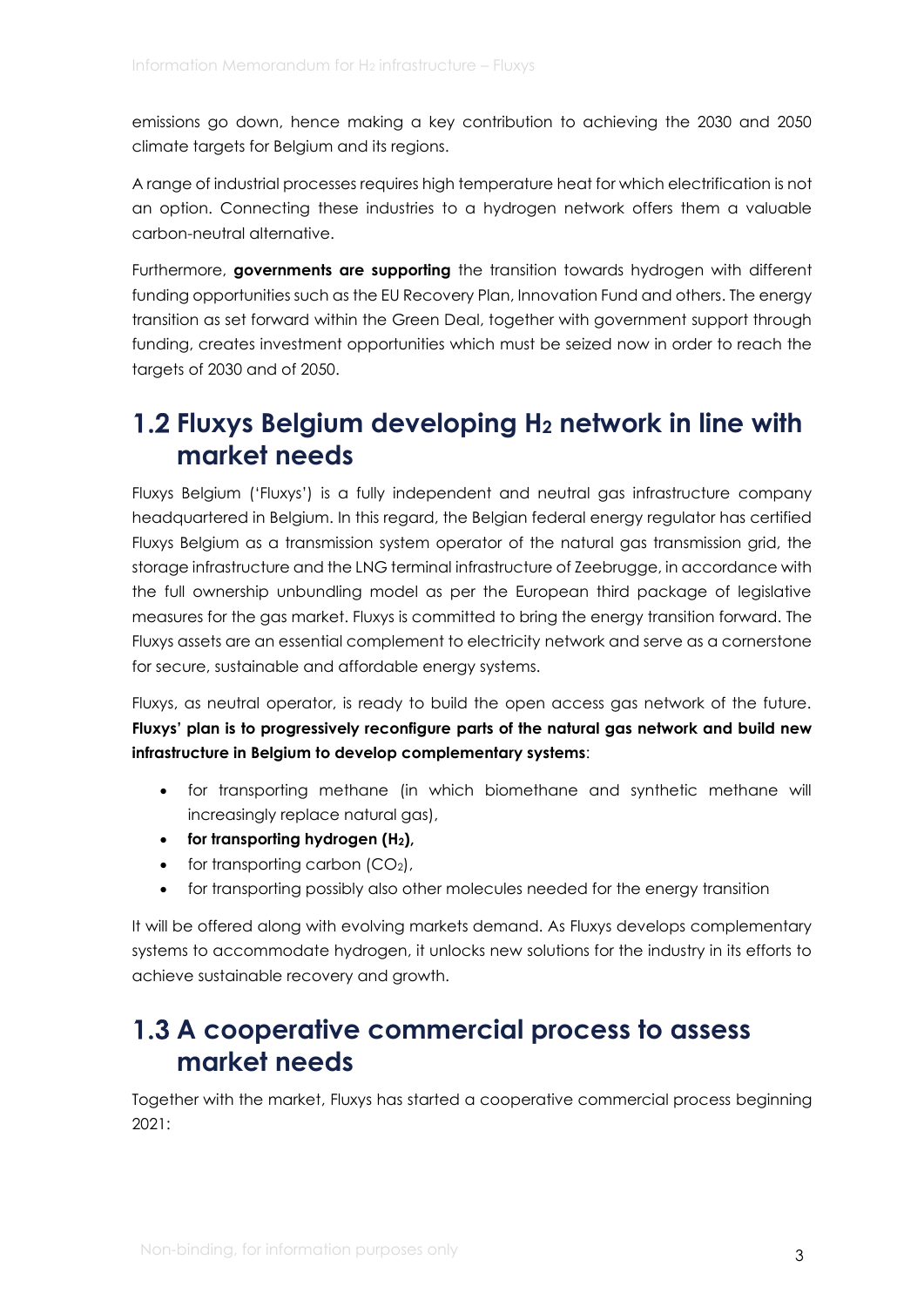#### **Market Consultation - Request For Information**

Fluxys organised a webinar on January  $26<sup>th</sup>$  2021, which was the starting point for a cooperative commercial process to facilitate the development of infrastructure needed for hydrogen and carbon dioxide in Belgium.

Potential users of the future hydrogen network were invited to participate at an informative market consultation and to fill out a Request For Information called "RFI". The information gathered through the RFI gives a clear overview on how market needs develop geographically and over time, hence demonstrating interest for H<sub>2</sub> network. It is still possible to complete the Request for information [online](https://www.fluxys.com/en/energy-transition/hydrogen-carbon-infrastructure/cooperative-commercial-process#rfi) and Fluxys will continue to integrate the responses on a rolling basis.

#### **Collect & aggregate through interactions with the market**

The process of consolidating and aggregating the results gathered through the Request For Information responses was complemented with bilateral exchanges with the participants, which helped Fluxys to deepen its understanding of the market needs as well as to address some technical aspects.

#### **Primary conclusions of the market consultation**

The market confirmed its interest and the necessity to have access to an H<sub>2</sub> network, already in the short term. The H<sub>2</sub> volumes and timings, as well as the quality and representativeness of the data provide solid ground to move to the next steps towards developing such  $H_2$ network:



- Overall hydrogen demand in Belgium is already strong as of now (Volumes on the graph are intentionally left blank to respect confidentiality).
- Aggregated demand over the 2025- 2030 period doubles or even triples and this uptake is linked to several concrete projects among the participants with high maturity.

• The 2030-2035 period sees another significant uptake, albeit on a less mature basis as participants have limited forward visibility on hydrogen, electricity

and carbon dioxide prices.

- Aggregated supply level evolution shows a similar basic step-wise trend. Across the supply and demand ranges however, there are scenarios indicating the need for additional supply through increased local production and imports.
- Demand and supply balance at cluster level shows great variety between clusters.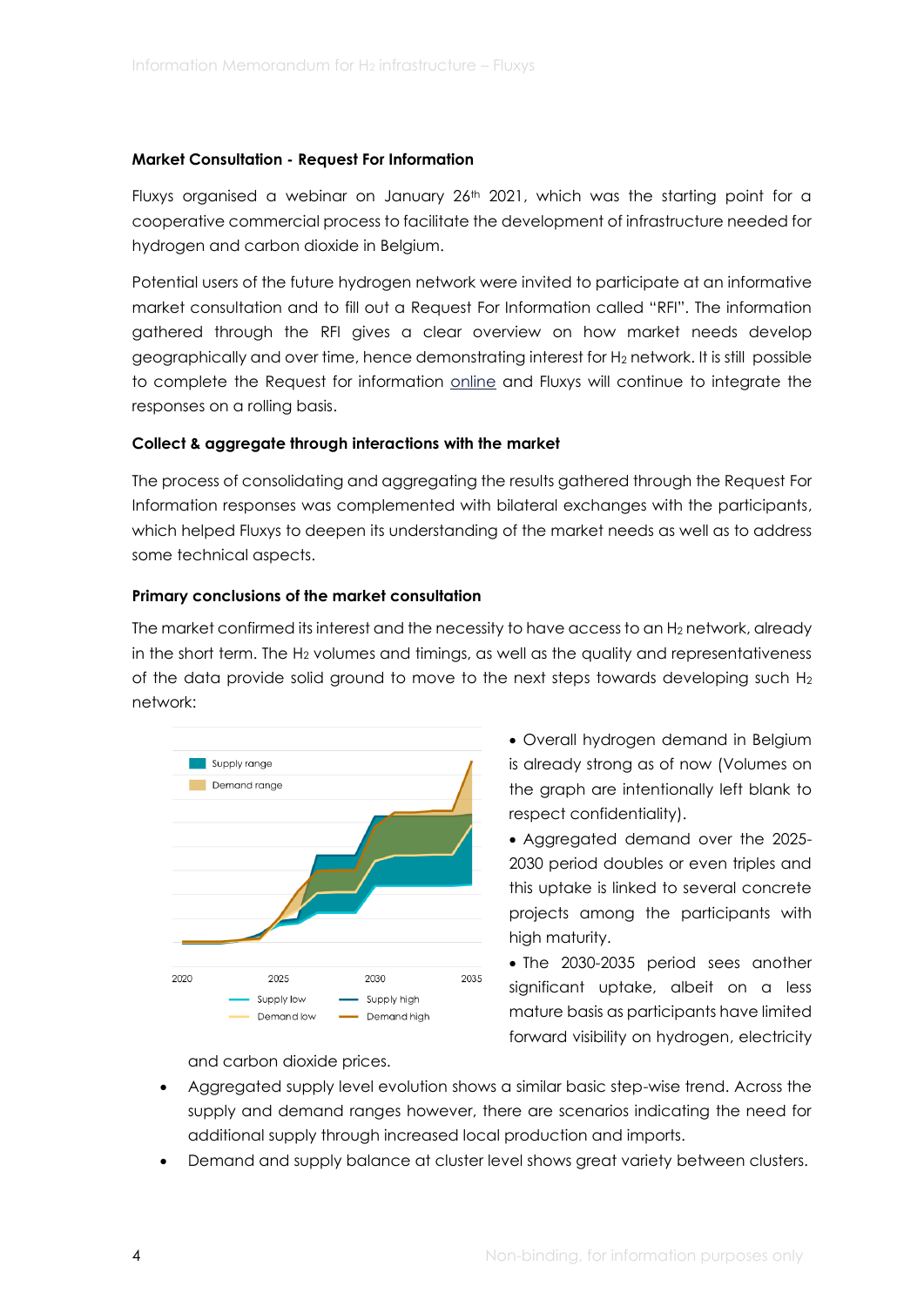#### **Matchmaking/Matching process: Unify supply and demand in order to match H<sup>2</sup> needs**

Fluxys is willing to develop infrastructure according to market needs and therefore approached participants that participated at the RFI, in the Antwerp, Ghent, Hainaut, Liège and Limburg areas, to facilitate mutual exchanges between off-takers and suppliers in order to match their hydrogen demand and supply needs. New participants to the RFI are as well integrated within the ongoing process of matchmaking and are put in contact straight away with existing participants of opposite role (supplier versus offtaker) within the cluster.

#### **Confirmation by market of infrastructure needs**

As outcome of bilateral matchmaking interactions between suppliers and offtakers, a nonbinding indication allows Fluxys to evaluate whether there is sufficient market demand to proceed to an Open Season phase for hydrogen transmission in order to propose a specific open access hydrogen network.

This Open Season will offer all participants, even if they did not participate at the RFI or the matchmaking process, the possibility to join the commercial process for the development of the proposed hydrogen network.

## <span id="page-5-0"></span>**2 Substantiating the Belgian Federal Vision & Strategy for H<sup>2</sup>**

On October 28<sup>th</sup> 2021, the federal government of Belgium approved and published its hydrogen strategy. The Belgian federal strategy consists of 4 pillars and aims to position Belgium as an import and transit hub in Europe for green hydrogen, to make our country a leader in hydrogen technologies, to create a robust hydrogen market through the



implementation of a hydrogen open access backbone, and finally to encourage the different stakeholders to pool their strengths and know-how.

The creation of a robust hydrogen market requires

the ability to transport the molecules easily between the import locations such as Zeebrugge, the different industrial clusters and with neighbouring countries.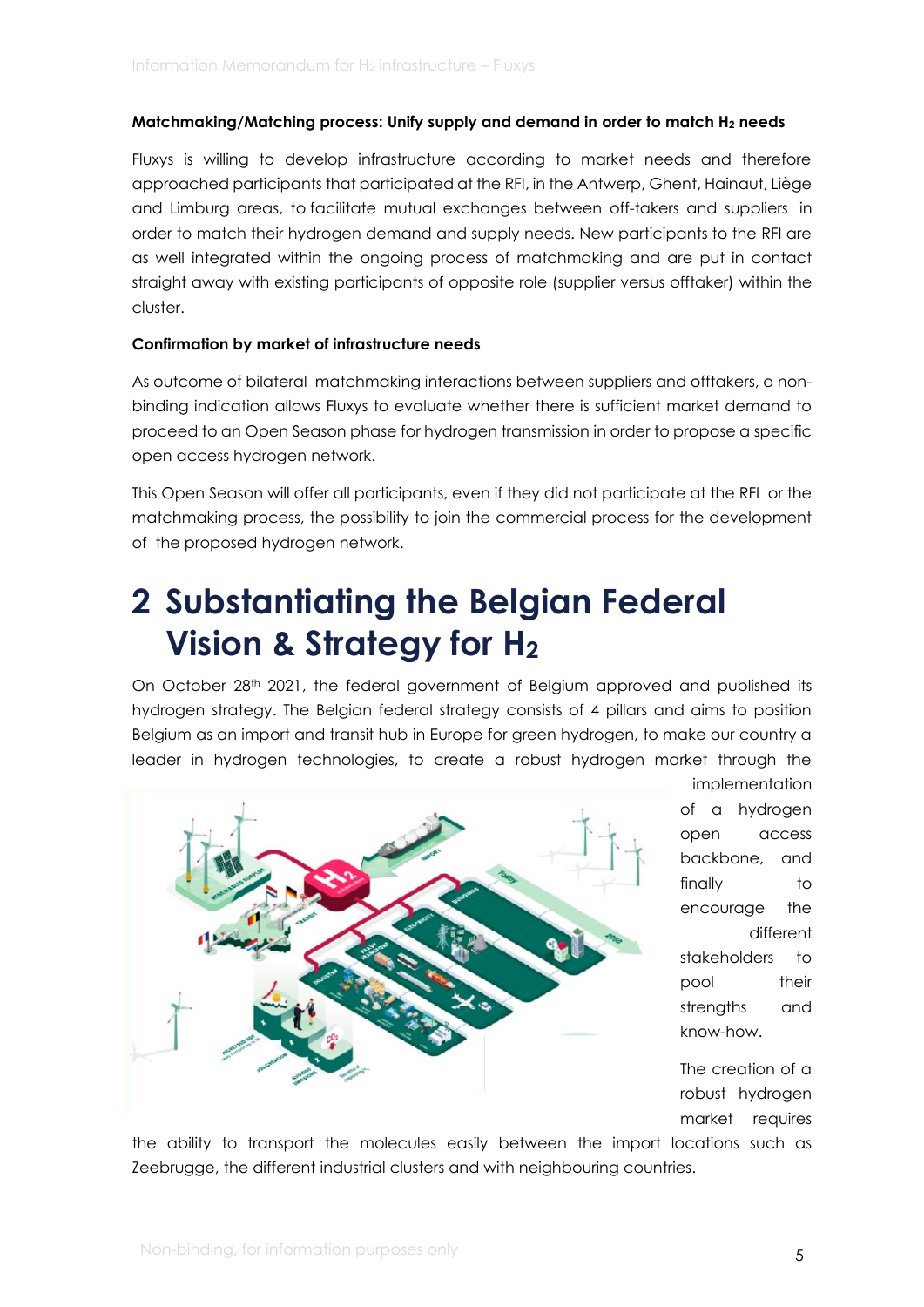

By 2030, the federal government wants an open access backbone for hydrogen connecting the ports (Zeebrugge, Ghent, Antwerpen) to the industrial zones and with our neighbouring countries. A first phase will already be realized in 2026 within the  $H_2$  backbone project under the National Plan for Recovery and Resilience from Belgium. This requires initial investments, but these become more limited in the case of repurposing existing natural gas network.

## <span id="page-6-0"></span>**3 Regulatory framework**

The European Commission has published its *Hydrogen Strategy* <sup>2</sup> in July 2020 and is also expected to publish by the end of 2021 the first proposal of the *Hydrogen and gas market decarbonisation package3*.

The pace of introduction of this regulation is still under discussion, but a consensus has emerged on the fact that the regulatory principles should be clarified from the onset and that those principles should be inspired from the experiences of European regulation of gas and electricity markets.

<sup>2</sup> [https://ec.europa.eu/energy/sites/ener/files/hydrogen\\_strategy.pdf](https://ec.europa.eu/energy/sites/ener/files/hydrogen_strategy.pdf)

<sup>3</sup> [https://ec.europa.eu/energy/topics/markets-and-consumers/market-legislation/hydrogen-and](https://ec.europa.eu/energy/topics/markets-and-consumers/market-legislation/hydrogen-and-decarbonised-gas-market-package_en)[decarbonised-gas-market-package\\_en](https://ec.europa.eu/energy/topics/markets-and-consumers/market-legislation/hydrogen-and-decarbonised-gas-market-package_en)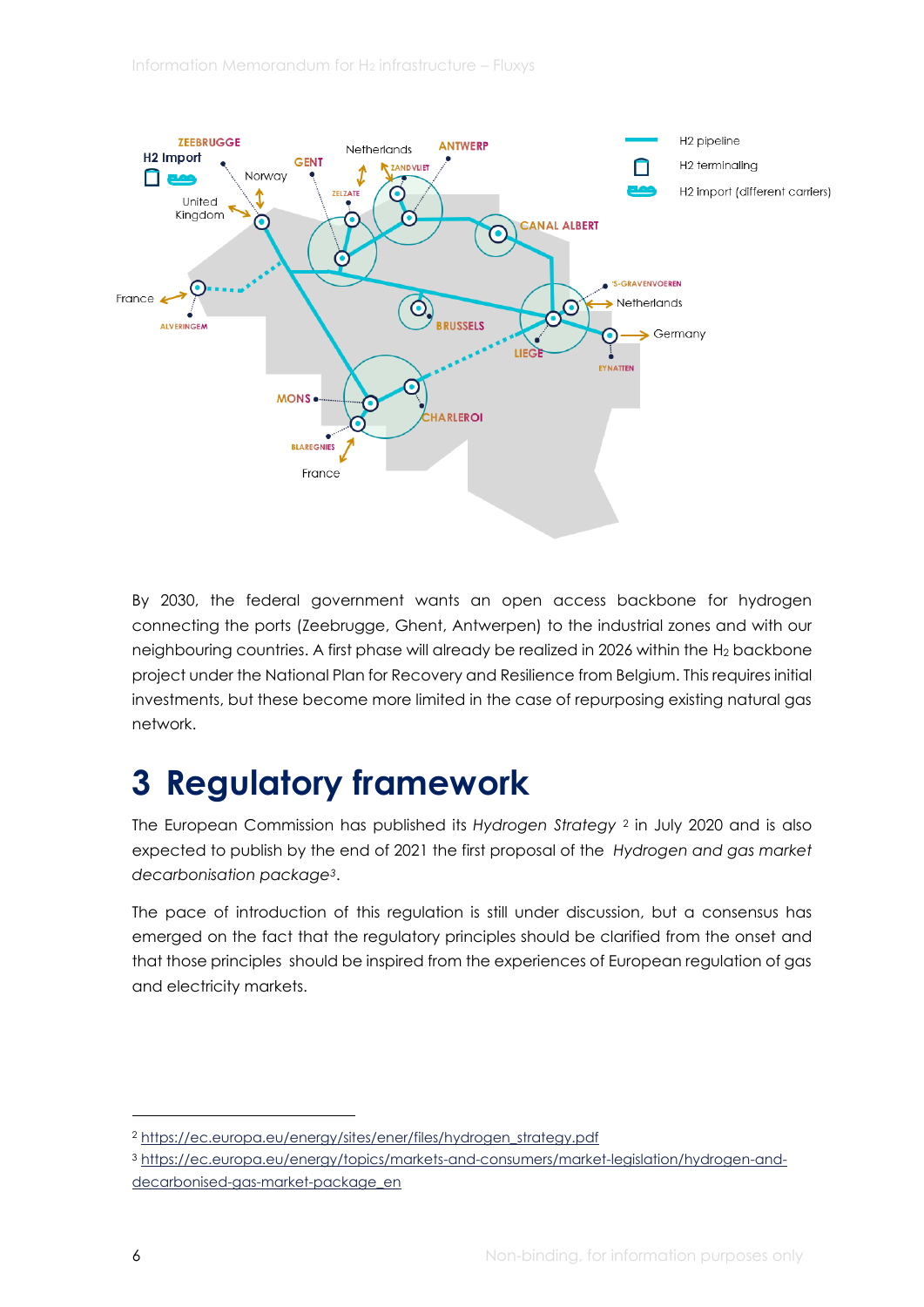ACER (European Union Agency for the Cooperation of Energy Regulators) has published a *White Paper* <sup>4</sup> on February 9th 2021, putting forward basic recommendations and principles along which the European proposal for a regulatory framework for H<sup>2</sup> network could be structured.

The Belgian regulator CREG has published a study<sup>5</sup> on November 25<sup>th</sup> 2021, examining whether a regulatory framework is needed for the transmission of hydrogen. CREG has conducted an inquiry amongst market participants which revealed several barriers in the current hydrogen market organisation. CREG therefore advocates for the progressive introduction of a regulation of hydrogen transmission.

An early regulatory framework for hydrogen is thus key to embrace tomorrow's hydrogen economy and develop a well-functioning and sustainable internal market for hydrogen.

With the "hydrogen economy" put forward in the European Hydrogen Strategy, the role of hydrogen has significantly changed. Hydrogen infrastructure is now becoming an essential facility.

The primary drivers for regulation of the infrastructure sector in energy are to ensure:

- open access to transmission infrastructure on a non-discriminatory basis
- transparency and clear access rules
- neutrality of network operators
- proper competition consumer protection
- well-coordinated or joint network development plans with an overall energy system perspective in mind
- overall system optimization and economic efficiency (i.e. to ensure the right scaling of new investments and to develop synergies between regulated networks);
- an optimal use of the infrastructure (including repurposing of existing assets);
- environmental protection
- social justice universal supply

Fluxys therefore already integrates the basic principles of regulation in its process of interaction and within its initial approach of offering infrastructure services.

4

[https://documents.acer.europa.eu/Official\\_documents/Position\\_Papers/Position%20papers/ACER\\_C](https://documents.acer.europa.eu/Official_documents/Position_Papers/Position%20papers/ACER_CEER_WhitePaper_on_the_regulation_of_hydrogen_networks_2020-02-09_FINAL.pdf) [EER\\_WhitePaper\\_on\\_the\\_regulation\\_of\\_hydrogen\\_networks\\_2020-02-09\\_FINAL.pdf](https://documents.acer.europa.eu/Official_documents/Position_Papers/Position%20papers/ACER_CEER_WhitePaper_on_the_regulation_of_hydrogen_networks_2020-02-09_FINAL.pdf) <sup>5</sup> <https://www.creg.be/nl/publicaties/studie-f2291>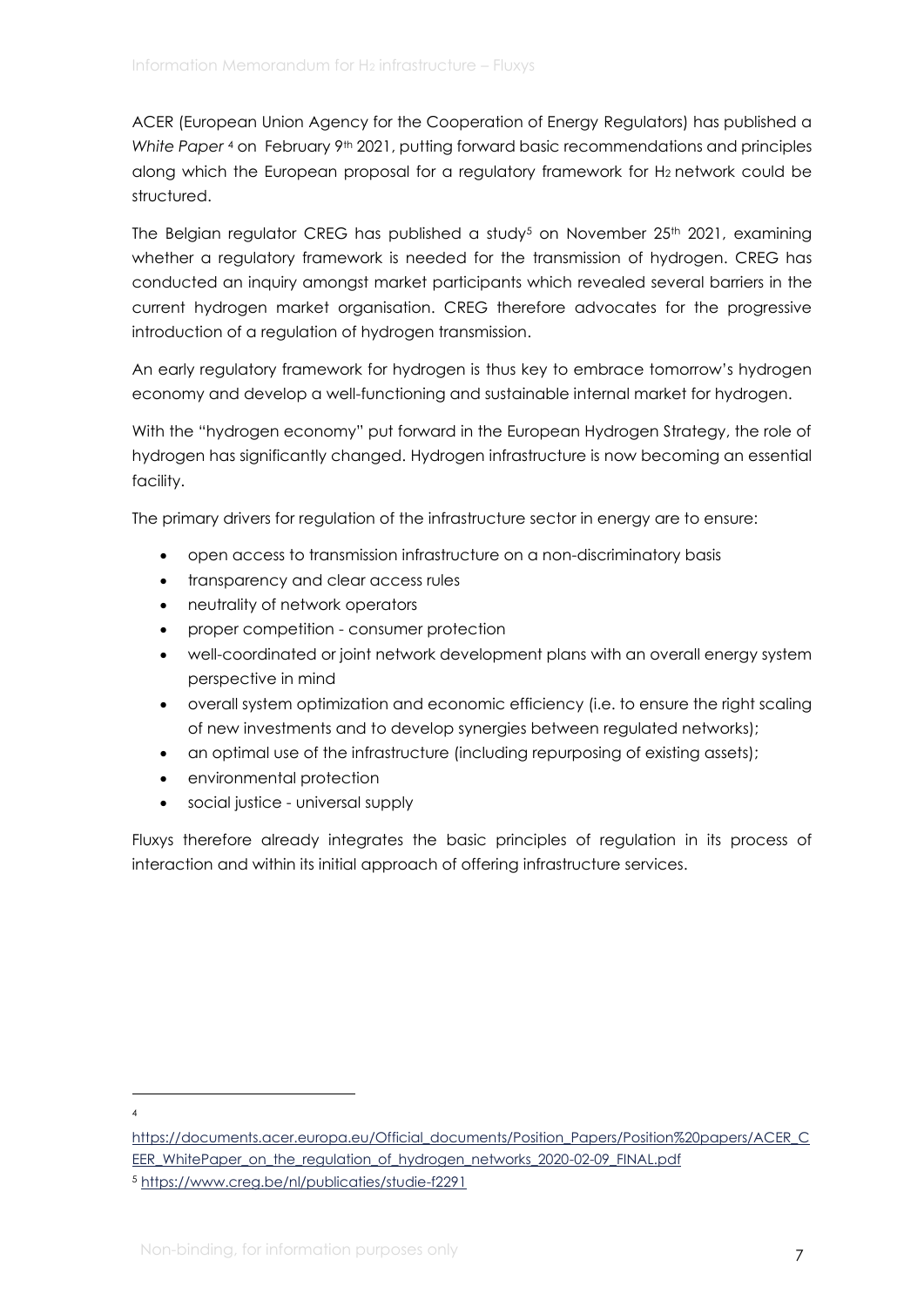## <span id="page-8-0"></span>**4 Commercial services**

## <span id="page-8-1"></span>**4.1 Key Principles**

Based upon the main principles of the European proposal for a regulatory framework for the transmission of hydrogen, as set forth in the previous chapter, Fluxys will apply the following key principles to its commercial model for transmission of H2:

- *Unbundling* of transmission services and marketing of the commodity,
- *Non-discriminatory open access to the network* to ensure a level playing field for participation in the emerging H<sup>2</sup> market,
- *Cost-effectiveness* pursued to maximum extent based on Fluxys' operational pipeline expertise and with optimal reuse of existing natural gas network for the development of the H<sub>2</sub> network.

### <span id="page-8-2"></span>**4.2 Commercial Model**

The network which could be developed as a result of confirmed market interest will be operated by Fluxys under a commercial model which will be based on the natural gas model and anticipating a potential future regulation, however with a more simple and agile approach adapted to the nascent market of H2.

An entry-exit system allows to book transmission capacity independently at entry and exit points. Each exit point can be supplied from any entry point. It hence provides more flexibility and reduces complexity for the users in opposition to predefined transportation routes (known as point-to-point).

The independence of entry and exit capacities is additionally supported by a virtual exchange point where  $H_2$  can easily change ownership by transfer from the seller to the buyer. This set-up facilitates trading in the wholesale H<sup>2</sup> market and enables the market to work flexibly and competitively.

Fluxys proposes to offer transmission services in the form of access to entry/exit within clusters. Each development of infrastructure within a cluster will deploy a local entry/exit zone.

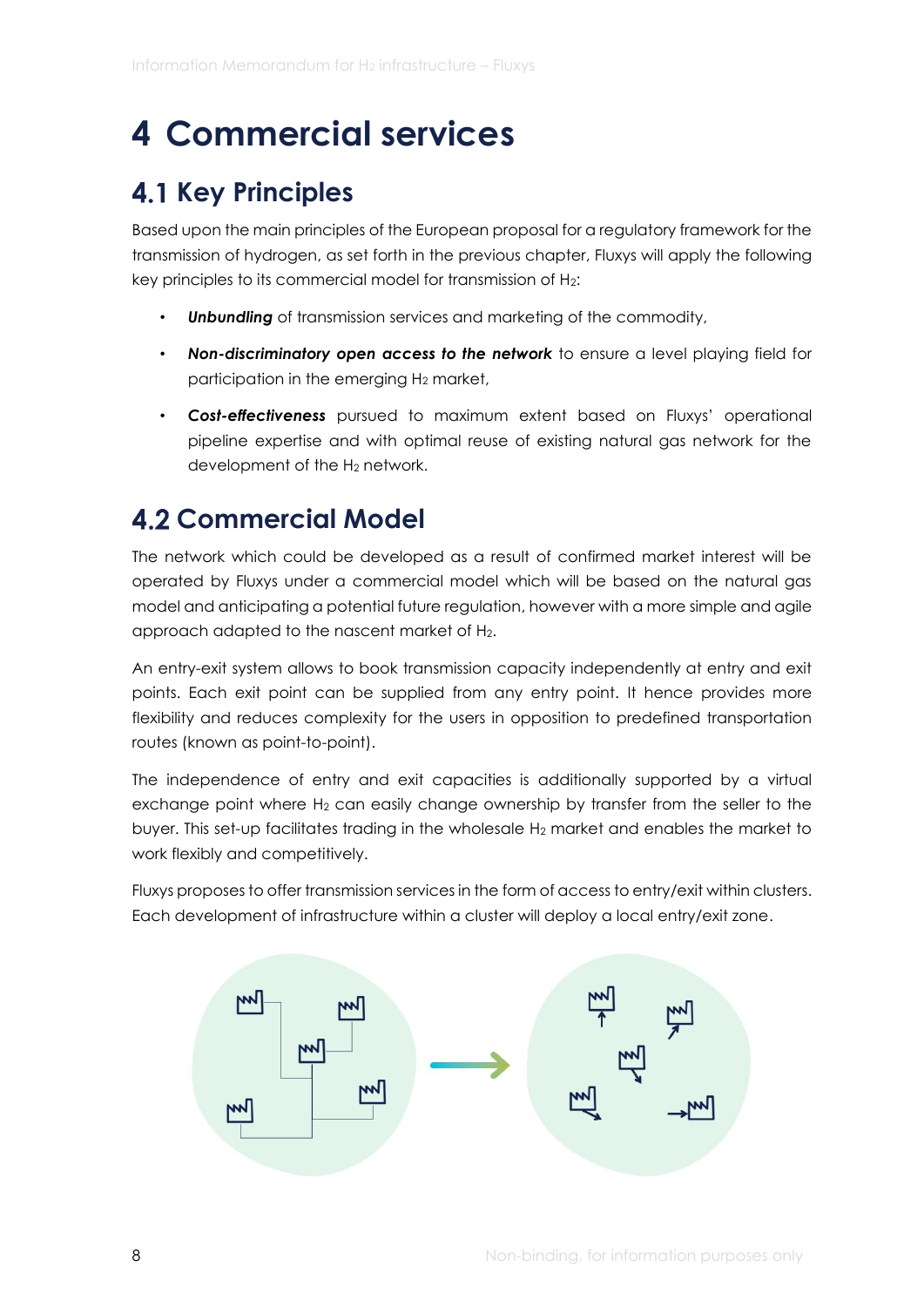Progressively, further development of clusters and of inter-cluster connections will enable transfers within a broader area, ensuring an increase in market liquidity and an increase in security of supply and flexibility. The hydrogen clusters and inter-cluster connections development will also progressively be complemented with cross-border interconnections with neighbouring systems, allowing customers to rely on a growing European hydrogen market and to have access to green hydrogen produced far away within the shortest possible period.



The proposed commercial model offers the following opportunities:

- any consumer in a defined cluster can be supplied from any entry point in the cluster, and conversely any supplier on an entry point can supply any consumer within the same cluster.
- with growing connections of consumers or suppliers within a cluster, more possibilities develop for sourcing and supplying,
- capacity subscribed on a long term basis at entry or exit points, doesn't commit to a specific routing and hence offer liberty of changing commodity supply and sourcing routes through time
- entry capacity enables a supplier to inject a quantity of  $H_2$  at the connection point, while exit capacity enables the consumer to withdraw a quantity of  $H_2$  at the connection point. In contrast to a point-to-point model, the services are dissociated from each other, which facilitates optionality of supply and offtake over time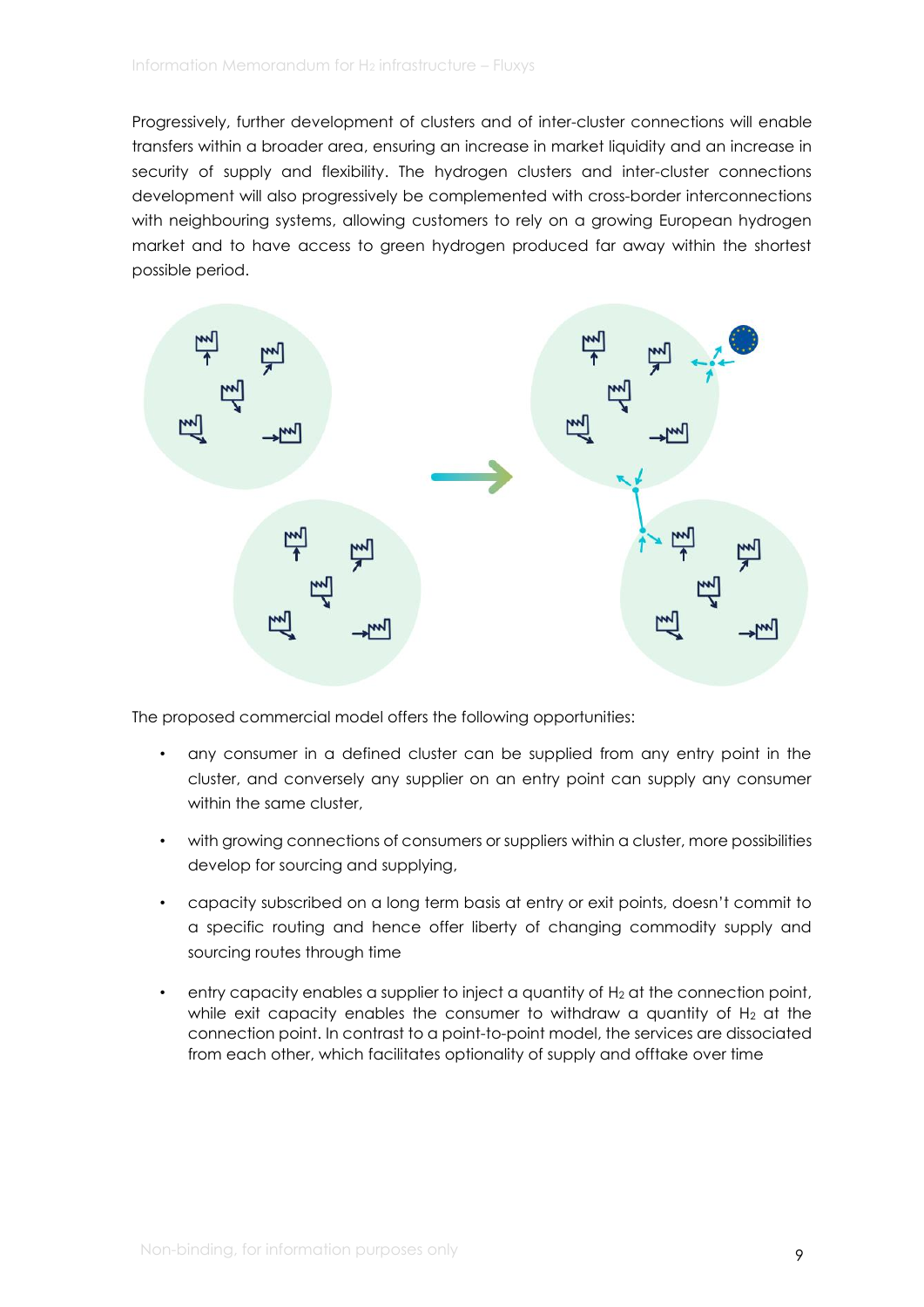with inter-cluster connections between clusters or cross border connections, even more possibilities develop for sourcing and supplying where suppliers or consumers will have the possibility to access a bigger market through building blocks by subscribing additional transmission components such as an inter-cluster connections component.



In order to be able to benefit from these commercial model, following conditions do apply:

- a balance between entries and exits in each cluster is required for a reliable operation of the network,
- Entry, Exit and inter-cluster services are capacity services offered with ship-or-pay charges, which are not dependent on the actual use
- the quality of the injected and redelivered  $H_2$  must comply with agreed quality specifications
- different origins of H<sub>2</sub> are physically mixed within the network, while a system of certificates enables customers to additionally valorise the green or low carbon value of the H<sub>2</sub>

## <span id="page-10-0"></span>**4.3 Tariff methodology**

Fluxys proposes a non-discriminatory tariff structure and will be able to disclose indicative tariff levels during the non-binding Expression of Interest phase for every specific cluster or inter-cluster connection proposal. By default, following tariff characteristics will apply:

- Long term subscriptions are required to be able to take final investment decision
- Capacity is expressed in kWh/h on a yearly basis, and tariffs are expressed in €/kwh/h on a yearly basis
- For cost-reflectiveness, tariffs are based on the cost for the necessary network to be built or repurposed and the operating costs
- Tariffs are subject to inflation over time, and could further evolve based on an optional market participation mechanism
- Specific conditions may apply for specific isolated infrastructure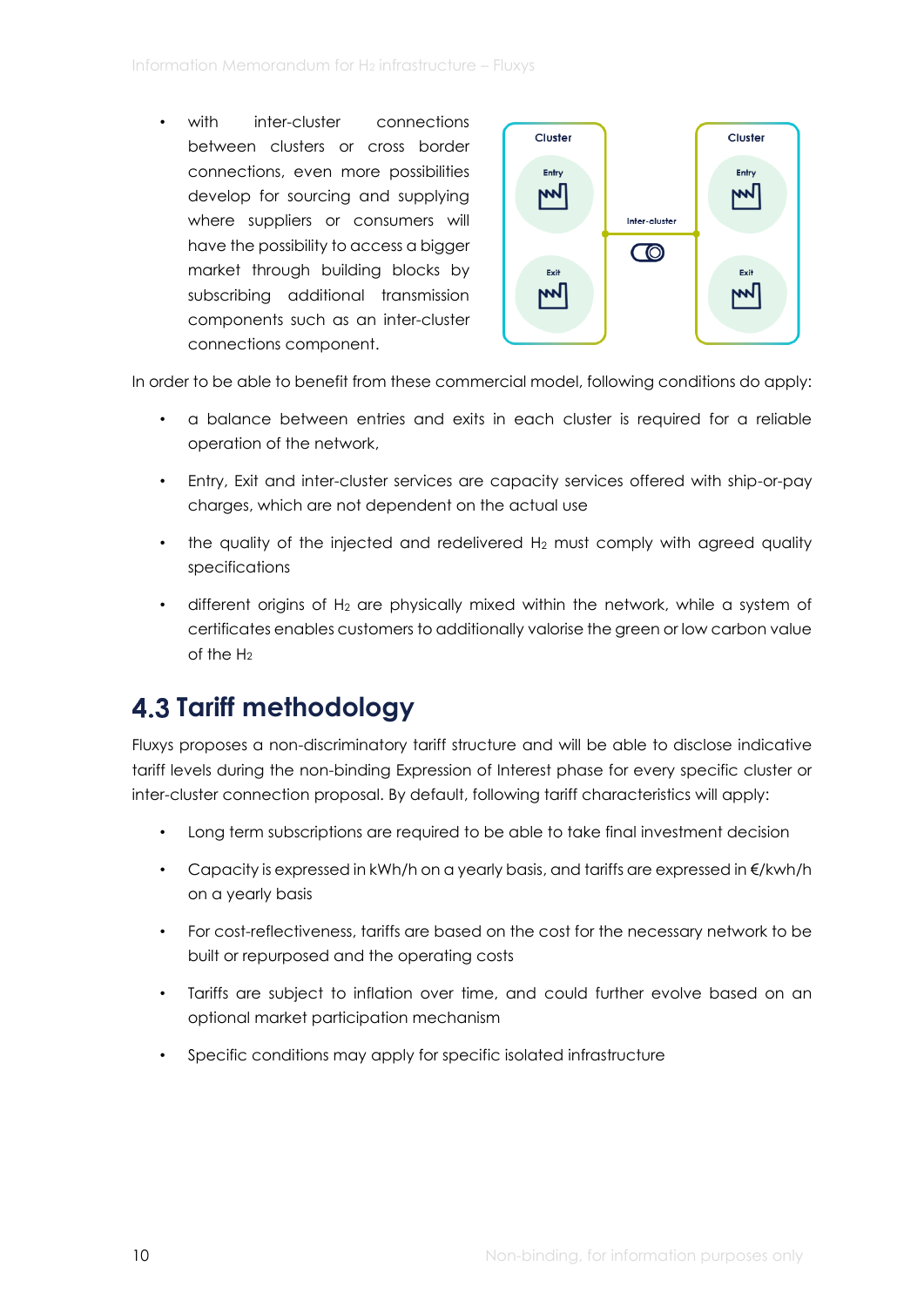## <span id="page-11-0"></span>**5 Launching an Open Season to confirm requirements and start building the H<sup>2</sup> network**

An open season is a call for subscriptions allowing transparent and non-discriminatory allocation of access capacity to infrastructures.

To guarantee an efficient development of the H<sup>2</sup> network, Fluxys proposes to join forces and to unite the Fluxys' RFI participants and new interested parties through an Open Season based methodology consisting of 3 steps: non-binding Expression of Interest, Bilateral Iterations and Binding Commitment.

Based on market demand and maturity level within a cluster, Fluxys will develop a specific infrastructure proposal. For every cluster or inter-cluster infrastructure proposal, Fluxys will address the market, ensuring a level playing field. With growing market maturity in different regions, several Open Seasons will hence be triggered for separate geographical proposals: industrial clusters, inter-cluster connections, border crossings and import locations.

A schematic representation of this Open Season process is depicted below.



#### <span id="page-11-1"></span>**Non-binding Expression of Interest**

All market players are first invited to participate in the Expression of Interest phase, where they confirm their interest in the proposed H<sup>2</sup> network and are interested to exchange on a basic proposal of contractual terms and cost coverage principles. This is a non-binding phase, but a prerequisite to ensure participation through the Binding Commitment.

Following data is requested from the interested parties:

- expected operations start date
- expected date when binding commitment is possible/required
- $\bullet$  locations of entry or exit to the H<sub>2</sub> network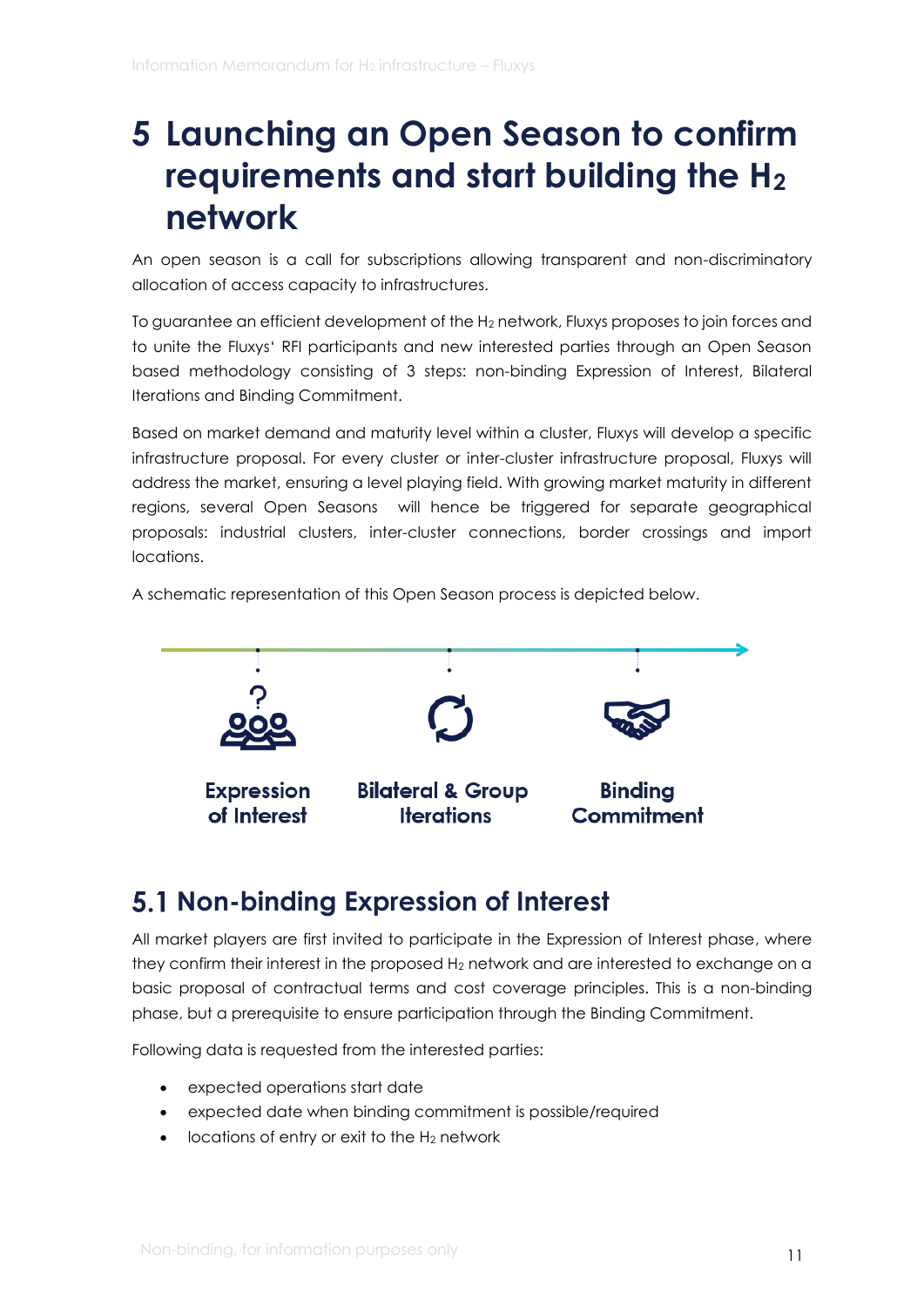- hourly capacities (peak) and yearly volumes of  $H_2$  supplied/offtaken in the  $H_2$ network
- load factor and daily/seasonal usage profile
- minimal and maximal pressure requirements
- potential future increases on capacities (peak) and yearly volumes

Above shared information will be treated as confidential in accordance with the Expression of Interest provisions.

A link to the participation form, to enter into Expression of Interest, is available within every specific proposal document and on the Fluxys website. The closure date for the participation (for every specific proposal) will be published on Fluxys' website in due time with a prior notice period.

### <span id="page-12-0"></span>**Bilateral iterations**

In the 2<sup>nd</sup> step Fluxys engages in further discussions with parties having submitted the Expression of Interest in order to finetune and align

- the technical design
- the service offering
- the terms and conditions

The necessary dimensioning of the network and the according capacity, the timing and phases, the offered services and the terms and conditions will be further elaborated based on mutual input during this phase.

### <span id="page-12-1"></span>**Binding commitment**

Finally, based on the final output of the previous phase, a binding commitment is taken for a specific technical design with associated timing for start of operations and terms and conditions. This binding commitment is the final step towards building the hydrogen network.

Binding commitments obtained in 2022 could in principle result in a commissioning phase prior to mid-2026.

## <span id="page-12-2"></span>**6 Specific infrastructure proposals**

Fluxys will publish specific infrastructure proposals ("Information Memorandum Proposal for H<sup>2</sup> infrastructure: *Name*") in addition to this document in order to announce the specific development of infrastructure with increased maturity. Publication will be triggered according to evolution of market needs and maturity. In those Information Memorandum Proposals you will find a detailed routing proposal of H<sub>2</sub> pipelines or import infrastructure reflecting actual and potential future demand.

**Fluxys invites all potential users of the hydrogen infrastructure to participate to the Open Seasons.** Interested parties can also share additional H<sub>2</sub> infrastructure needs via